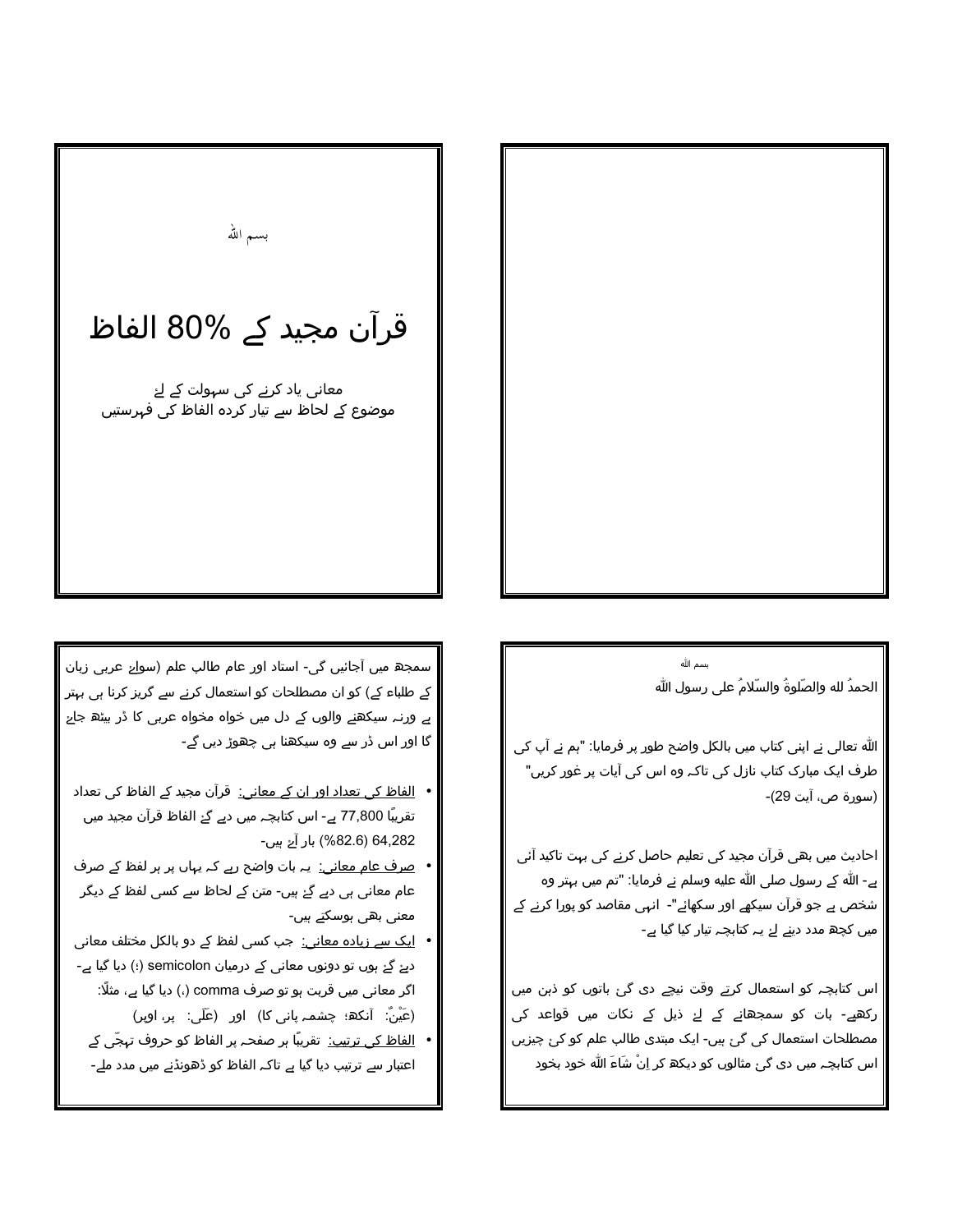- ∙ ی<u>ہت زیادہ آنے والے الفاظ:</u> ابتدائی 6 صفحات میں دیے گۓ الفاظ قرآن مجید میں 32,268 (%41.5) بار آے ہیں۔ یہ الفاظ ایک دوسرے سے مل کر بھی آۓ ہیں، جیسے لَکُمْ ، بِهِ ۖ وغیرہ۔
- <mark>• پر صفحہ پر اعداد و شمار:</mark> صفحہ 7 سے 33 تک ہر صفحه کے نیچے اس صفحے کے الفاظ کی تکرار کا مجموعہ دیا گیا ہے۔ یہ بھی بتایا گیا ہے کہ اس خاص صفحے تک دیۓ گۓ الفاظ پورے قرآنی الفاظ کا کتنا فیصد ہیں۔
- ا<u>سماء اور افعال:</u> صفحہ 7 سے 14 تک اسماء کی اور 15 سے 33 تک افعال کی فہرست دی گئ ہے۔ ہر اسم یا فعل کے ساتھ دیا گیا نمبر یہ بتاتا ہے کہ وہ اسم یا فعل (اپنے مختلف صیغوں کی شکل میں) قرآن مجید میں کتنی بار آیا ہے- بعض اسماء، مصادر، اور افعال کے متن کے اعتبار سے مختلف معانی ہوسکتے ہیں۔ یہ واضح رہے کہ اس کتابچہ میں صرف عام معانی ہی دیۓ گۓ ہیں۔
- فِہرِستوں کی ترتیب: صفحہ 1 سے 14 تک دیۓ گۓ الفاظ کو موضوع کے اعتبار سے فہرستوں میں تقسیم کرنے کی کوشش کی گئ ہے۔ ہر فہرست کے خاص کر شروع کے الفاظ موضوع سے متعلق ہیں۔ بعض ایسے الفاظ بھی ہیں جو قرآن میں بار بار آئیں ہیں مگر انہیں
- فع<u>ل کے تفصیلی صیغے:</u> صفحہ 15 سے 35 تک دی گئ افعال کی فہرست میں ہر صفحہ پر اوسطًا کوئی دو افعال پر \* لگا ہوا ہے۔ ایسے افعال کے تفصیلی صیغے علـحدۃ کتابچہ "قرآن مجید کے بعض منتخب افعال" میں دیے گۓ ہیں تاکہ مبتدی طالب علم کو مشکل الفاظ کے صیغے بنانے میں کچھ مدد مل سکے-
- <u>صلة الفعل:</u> ہر زبان کی طرح عربی زبان میں بھی بعض افعال و مصادر ہمیشہ کسی حرف (صلة الفعل) کے ساتھ آتے ہیں جیسے آمَنَ پِ: پر ایمان لانا- بعض اوقات صلة الفعل کے بدلنے سے افعال کے معنی بھی بدل جاتے ہیں جیسے (کسی) سے مارنا، (کسی) کو مارنا ... وغیرہ۔ اس طرح کے چند منتخب عربی افعال صفحہ نمبر 34 پر دیۓ گۓ ہیں۔
	- <u>مُثَنّى اور مؤنث كے صيغے:</u> قرآن مجيد ميں مؤنث كے اور مُثَنّى (dual, 2) کے صیغے بہت کم استعمال ھوۓ ہیں۔ پڑھتے یا پڑھاتے ہوۓ شروع میں ان پر نسبتًا کم توجّہ دی جاسکتی ہے۔
- <u>مراجع:</u> اس کتاب کی تیاری میں کئ کتابوں سے مدد لی گئ ہے۔ ان میں ىسب ىسے اہم كتاب (قائمة معجمية بألفاظ القرآن الكريم ودرجات تكرارها. مکتبة لبنان. لبنان. 1990) ہے جو دراصل جامعة الملك سعود کے معهد

اس کتابچہ کے کسی موضوع سے جوڑا نہیں جاسکا – ایسے الفاظ کو جس فہرست میں جگہ ملے، وہاں پر آخر میں رکھا گیا ہے۔ مثلًا صفحہ نمبر 6، 11، اور 12 کے آخری الفاظ۔

- <u>افعال کی ترتیب:</u> صفحہ 15 سے 33 تک دیۓ گۓ افعال کو ان کے ابواب کے تحت تقسیم کیا گیا ہے تاکہ افعال کے سیکھنے میں آسانی
- <u>لفظ کی آخری حرکت:</u> اس کتابچہ کے کسی لفظ (اسم، مصدر، اسم فاعل یا اسم مفعول) کے آخر میں اگر اعراب نہ لگے ہوے ہوں تو اس کا مطلب یہ ہے کہ جملہ میں اس لفظ کی حیثیت کے لحاظ سے اس کے آخری حرف پر ِ ۔ ً ، ۔ ٍ یا ۔ ّ آسکتے ہیں۔ اگر اس لفظ کے ساتھ الْ لگا ہوا ہو تو آخری حرف پر - َ ، - ِ یا - ُ آسکتا ہے-
- فعل کے <u>صیغے:</u> ہر فعل کے لۓ ایک ہی سطر میں (واحد مذکر غائب کے) ماضی، مضارع اور أمر کے صیغے اور اسم فاعل و مصدر بھی دیے گۓ ہیں۔ امید ہے کہ اس بنیاد پر آپ باقی سارے صیغے بنا سکیں گے۔ ایک عام طالب علم کے لۓ ان صیغوں کو بنانے میں استاد کی مدد ضروری ہے۔
	- <u>معروف ومجہول:</u> فعل کے ہر باب کے شروع میں معروف کے اور آخر میں مجہول کے صیغوں کا نمونہ دیا گیا ہے۔

اللغة العربية كے تحت د. محمد حسين ابو الفتوح نے تيار كى تھى۔ جہاں تک الفاظ کے معانی کا تعلق ہے تو اس کے لیۓ زیادۃ تر مولانا عبدالرشید نعمانی کی لغات القرآن (6 جلد) سے مدد لی گئ ہے۔

۔ الله سے دعا ہے کہ ان اس کام میں کئ لو گوں سے مدد ملی سب کو جزاۓ خیر عطا فرماۓ۔ الله سے یہ بھی دعا ہے کہ ہمیں غلطیوں سے محفوظ رکھے اور اگر ہوگئ ہوں تو معاف فرماۓ- اگر آپ اس میں کوئی غلطی دیکھیں تو براہ کرم ضرور مطلع فرمائیں تاکہ اگلے ایڈیشن میں اسکی تصحیح ہوسکے –

## **Abbreviations**

mg masc. gender fg fem. gender br.pl broken plural sg singular dl dual plural pl somebody or something sb somebody st something  $SS$ VEL: triliteral Verbs with Extra Letters (فعل ثلاثى مزيد فيه)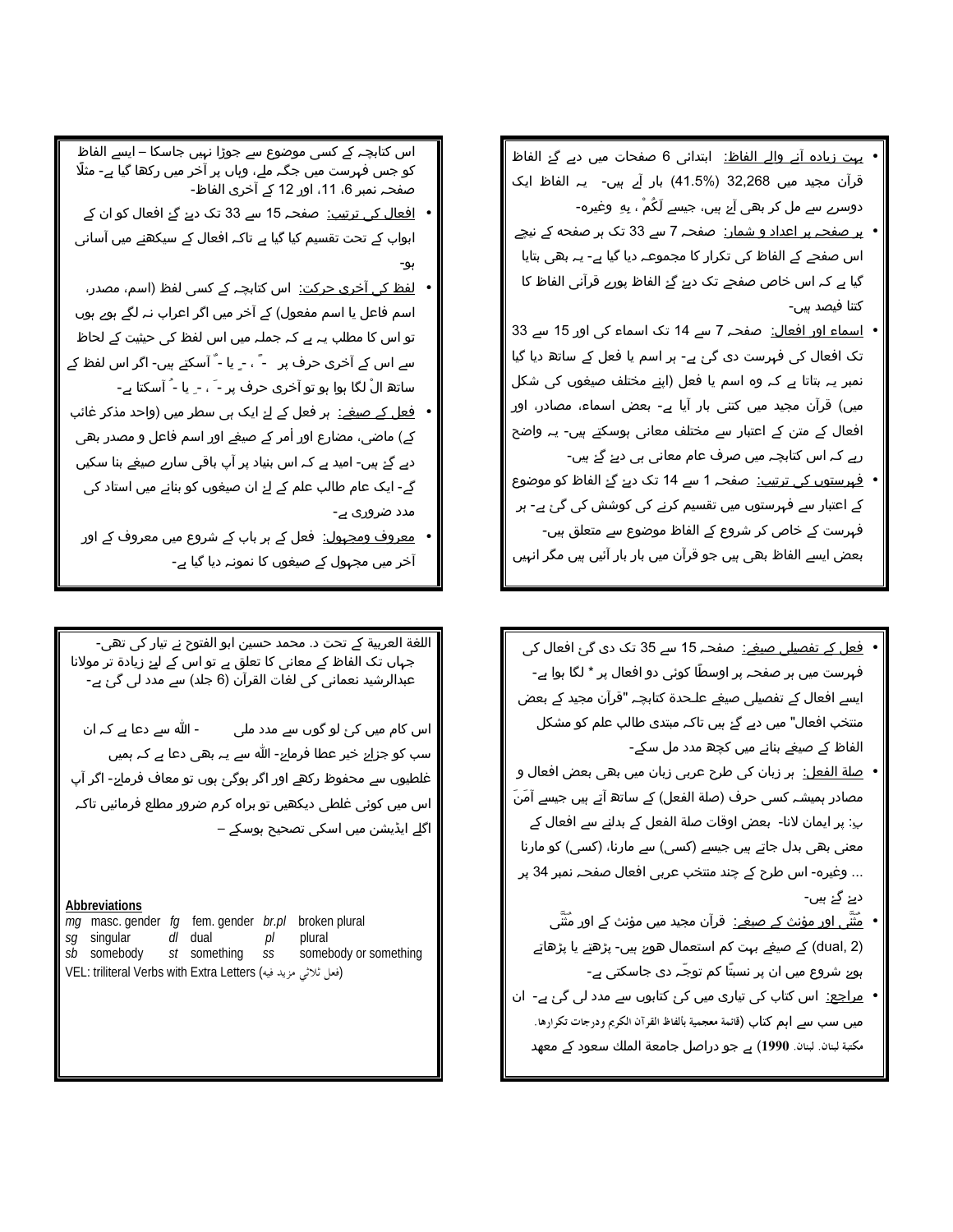| س کا ،کس کی ،کس کے                                                  | کون<br>$\zeta$                                    |  |  |  |
|---------------------------------------------------------------------|---------------------------------------------------|--|--|--|
| $\phi$ . $\phi$<br>$\geq -\delta$ س کا ۔ گی ۔ گے $\mu$              | $mg$ هُوَ<br>وه                                   |  |  |  |
| هُمْ mg. إنكا كر كي . كے                                            | ۿمٌ<br>mg.<br>وگەنئىد                             |  |  |  |
| ڭ mg. أپىكا. كى . كے                                                | $_{mg.}$ أَلْت<br>آپ                              |  |  |  |
| ئخم ْ بِهِ هِ mg أَي سكَّ كی کے                                     | $_{mg.}$ أَنْتُم<br>آپىئب                         |  |  |  |
| ي <sup>ف</sup> (نوپ <i>ېڅو</i> کو ) <i>. م</i> ېله                  | أنَا<br>mg./fg.<br>میں                            |  |  |  |
| نَا .mg./fg. بِهَارا .                                              | $_{mg./fg.}$ نَحْنُ<br>مهم                        |  |  |  |
| $fg.$ هَا<br>اس کا کی کے                                            | هيؔ<br>fg.<br>وه                                  |  |  |  |
| هُنَّ $g$ ( ان کالی کے کے $\ldots$                                  | $f$ هُنَّ $f$<br>وه سَب                           |  |  |  |
| آپ کا کی کے<br>$fg$ . گ                                             | $_{fg.}$ أَنْت<br>آپ                              |  |  |  |
| .هَا (.for br.pl/ ان سَبِ کا کِی کِے                                | هيَ (for br.pl.)<br>وهسَب                         |  |  |  |
| <i> هُمَا .ال</i><br>ان دُولوْں کا                                  | هُمَا . <i>al.</i><br>وُه دَولوْں                 |  |  |  |
| <i> كُمَا .ال</i><br>أپ دُولوں کا                                   | أَتْتُمَا .ll<br>آپ دُولوں                        |  |  |  |
| Percent (first 6 pages) : 41.5<br>Words (from first 6 pages): 32263 |                                                   |  |  |  |
|                                                                     |                                                   |  |  |  |
| تتغرقار                                                             |                                                   |  |  |  |
| ذَو، ذَا، ذي<br>دالا                                                | قَبْلَ<br>يبيم                                    |  |  |  |
| ذَات<br>والى                                                        | بَعْد<br>بعد                                      |  |  |  |
| أَوْلُواْ، أَوْلي<br>وللے                                           | وقت، مدت، کھڑی  <br>حين                           |  |  |  |
| أهْل<br>والا                                                        | $(for\, past)$ إِذ<br>جب                          |  |  |  |
| قوم گھرکے لوگ پاتاع کرنے والے<br>آل                                 | إفرا (for future) ج                               |  |  |  |
| ألا<br>خبردار ، کیانہیں                                             | بيجر                                              |  |  |  |
| کیاہی تربّ ، کیاہی اچلا                                             | لپس، تو ، پھ                                      |  |  |  |
| کیا ہی بڑا                                                          | بلکہ<br>بَل                                       |  |  |  |
| بُراہے جو                                                           | عنْدَ، لَدى، لَدُنْ <sub>ي</sub> اس <i>انزديك</i> |  |  |  |
| مثُل<br>بييم                                                        | إنْ  إِلَّا<br>نہیںمگر                            |  |  |  |
| مَثَل (أَمْنَال pl. ) مثال                                          | مَا… إلَّا<br>-<br>نہیں  مگر                      |  |  |  |
| ہمَّنْ (منْ + مَنْ) (اس)سے جو                                       | أَلَّا (أَنْ+لَا)<br>كەنبىيں                      |  |  |  |
|                                                                     |                                                   |  |  |  |

| !!!<br>سیم ،<br>09                                                  | تن بہیں ہمیں !!!<br>مہیں <i>ہمی</i> ں |  |  |  |
|---------------------------------------------------------------------|---------------------------------------|--|--|--|
| $mg$ فَذَا<br>$\tilde{\cdot}$                                       | Ú<br>إلهَ   يهيں دُونی معبّود         |  |  |  |
| $mg$ ذٰلك<br>وه                                                     | الٌا<br>الله<br>سوائے اللہ (کے)       |  |  |  |
| $f$ هنده $g$<br>$\tilde{\mathbf{r}}$                                | ػۜڵ<br>هرگز بنيں                      |  |  |  |
| $f$ تلْكَ $f$<br>ؤە                                                 | لُوْ (for future)<br>ېرگز ښېن         |  |  |  |
| $mg./fg$ هُؤُلَاء<br>ىيەسىب                                         | لەُ<br>(for past)<br>تهنين            |  |  |  |
| اولئك <sub>.mg./fg</sub><br>وَه سب                                  | ھَا<br>ېنىن ، كىيا، جو                |  |  |  |
| $_{mg}$ الّذي<br>وًه جو                                             | لَيْسَ (لَيْسَتْ .fg<br>نہیں          |  |  |  |
| $f$ الَّتي $f$<br>وڻ جو                                             | بَلِّي<br>کیږ ښمیں                    |  |  |  |
| $\eta_{mg}$ ، الَّذين<br>وَه سَڀ جو                                 | غَيْر<br>سوائے ، پنر                  |  |  |  |
| هذه (for br.pl.) يه سبَب                                            | دُونَ<br>سوائے ،                      |  |  |  |
| تلْكَ   (for br.pl.) وَهِ سَب                                       | الٌا<br>سوائے ملکہ                    |  |  |  |
| التبي (.for br.pl) وُه سَب جو                                       | باں                                   |  |  |  |
| Percent (first 6 pages) : 41.5<br>Words (from first 6 pages): 32263 |                                       |  |  |  |
| سوالات<br>ركەسان                                                    |                                       |  |  |  |
|                                                                     | فَوْق<br>هَا                          |  |  |  |

| فَوْق<br>ادبير               | مَا<br>کیا ،<br>$\mathscr{F}$ |
|------------------------------|-------------------------------|
| تَحْت                        | مَنْ                          |
| بنعج                         | کون ، جو                      |
| بَيْنَ أَيْدَي               | کب ، چب                       |
| بَيْنَ يَدَيْ سِلْمِعْ       | مَق                           |
| خَلْفَ                       | أينَ                          |
| $\frac{1}{2}$                | کباں ، جہاں                   |
| أَهَامَ                      | كَيْفَ                        |
| ساحنے                        | کیے ، چیچ                     |
| وَرَاء                       | ݣُمْ                          |
| $\frac{1}{\sigma}$           | كتنا ، جتنا                   |
| يَميْنِ (أَيْمَان (pl.       | أَيُّ                         |
| دایں ، متئم                  | كونسا ، جو                    |
| شمَال (شَمَائِل pl. ) يا يُن | أٽي<br>کہاں سے ' جہاں سے      |
| ؠؘؿۨؗنؘ                      | اً، هَل                       |
| درُمیان                      | کیا ؟                         |
| حَوْلَ<br>اطرف               | مَاذَا<br>$\omega$<br>$\zeta$ |
| حَيْثُ<br>جس جگه<br>جباں ،   | لَمَ، لَمَاذَا<br>کیوں ؟      |
| يْنَمَا                      | لَوْ لَا                      |
| جہاں                         | اگرنه ، کیوں نہیں ؟           |

Words (from first 6 pages): 32263

Percent (first 6 pages) : 41.5

Words (from first 6 pages): 32263

Percent (first 6 pages) : 41.5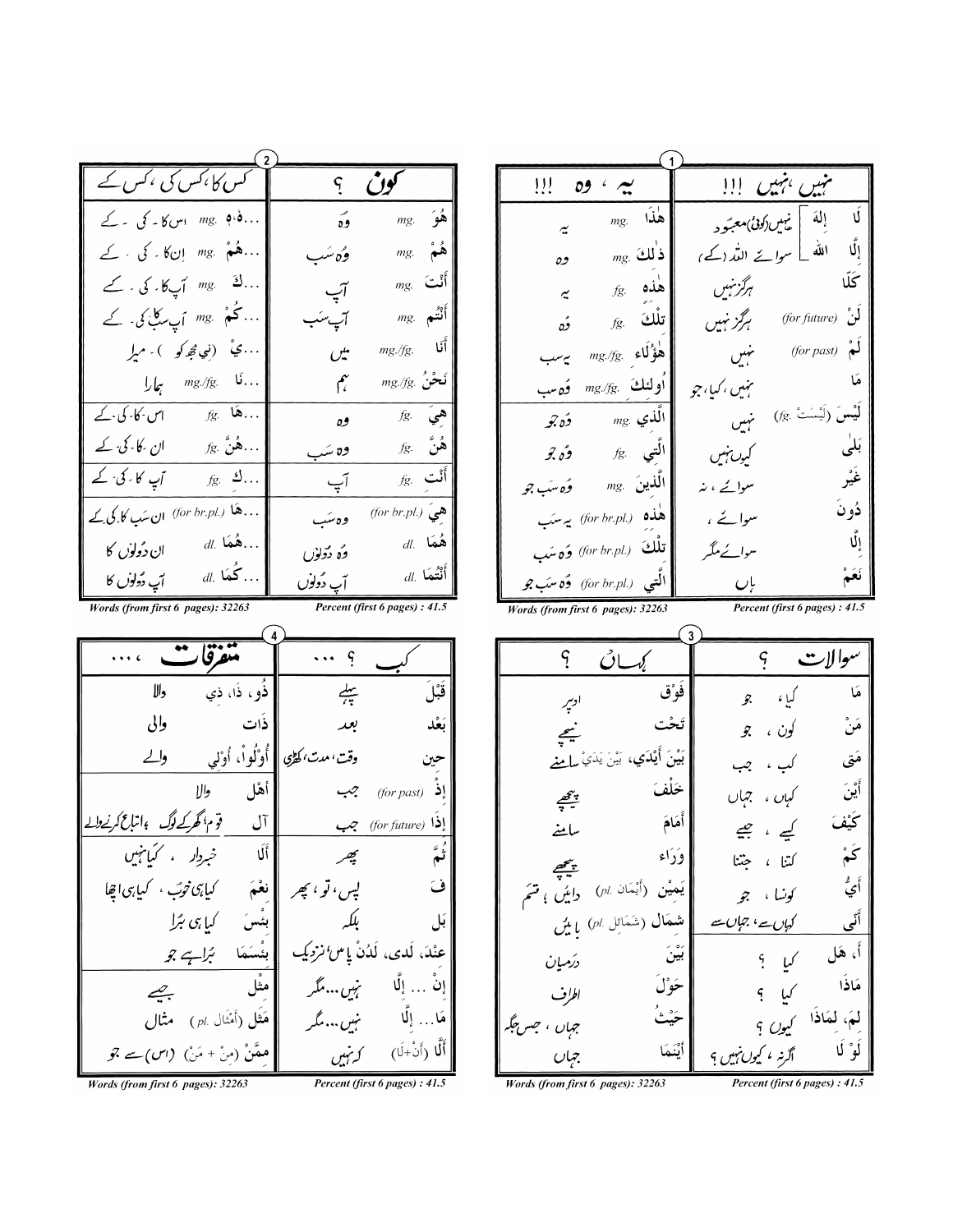إنّ مروفِ جمر  $\ldots$ وف جسر+ما'… ۔<br>قَلْہ (+فعل) حشک سائق ، سے ، تبر انٌ يقنأ (اس) يرجو ۽ اس <u>لئے کہ</u> بمَا کہ، ہے تیک سَ (+فعل) بهتاجلد، عنقرتب أَنّ (اس)سے جو<br>(اس کے) بارے میں جو<br>(اس) میں جو سے ، بارے میں عَنْ عَمَّا گويا كه سَوْفَ (+فعل) جلد<br>ل<del>َ+</del>فعل+نَّ ض*خور* ػۘٲڽۨٞ فيمَا  $\mathcal{C}^{\mathcal{L} \bullet}_{\pi}$ في **لكِنَّ** (لكِنْ) ل**ي***كِن* ىگە جىبل*ا* ك جييے شايذكه لاس کے) لئے جو لَعَلَ بيئه ل، نَ لمَا *حزور* (تاکید کے لئے)  $\overline{3}$ َّانٌ منْ<br>— لَ معًا (اس) سے جو  $\leftarrow$ أكمر طوف ، تک إِلَى إِنْ أَمَّا جو الٌ إمَّا ٱلرِّ، يا قہہے<br>میران تک کہ ، ساکہ وګه ت  $\mathcal{C}_{\zeta}$ ٳۑۜٞٳ ممکن ہے دکہ) عَسَى ځتًى أَنَّعا بِے تَنگ، *ي*كه أُمُّ  $9 - 1$ عَلَى إنَّمَا *وفاجش*َك لَعًا ېر ، ادبير أوْ جب<br>اگر <sup>۽</sup> کاش بَعْض كَانَّمَا گِراكِهِ أو° مَعَ بكفن سائقه ځلّ اکمے ہر، سارسے يَا، يَاأَيُّهَا كُلَّهَا جِهَبِ يجعى إدر Percent (first 6 pages) : 41.5 Words (from first 6 pages): 32263 Percent (first 6 pages) : 41.5 Words (from first 6 pages): 32263  $\sqrt{8}$ بي<u>ھ</u> صفات می<del>گ</del>ی مفات ( الله کی اور دو سروں کی) **م** تَفْضِيل <sup>31</sup> أَشَدّ بهت سَمَت سخت <sup>52</sup> شکیلا <sup>11</sup> أَعْلَى بہت بلند 40 آخو (آخِرَة *:g) آخرى ... || 9*70 رَبّ ي<sub>م</sub>و*ر دگار<sup>،</sup> مالكَّ أ*قّا يند 11 عَليّ | <sup>49</sup> أَعْلَم بہت جاننے والا خوب جلننے والا 162 عَليم <sup>65</sup> [آخَو (أُخرَى ج*)) دُوس*له ] || 57 رَحْمَن مَبْل مَهربا<u>ن</u> 19 أَقْرَب بِهِتْ قَرْيَب قرىپ امانت دار؛ امن والا مصل العالم من المسلم العالمي المان المسلم المسلم المسلم المسلم العالم العالم ال 26 قَريب 14 أَمين <sup>23</sup> أَكْبَر بهت <u>ال</u> 44 كَمبير (كَبيرَة *fg.) بثرًا* | <sup>80</sup> أكْتَو بهت *زباده* <sup>24</sup> م<sub>شن</sub>جُو<sub>د</sub> بڑا *شکر گزار بڑا قدردان*| 74 **كَثير (**كَثيرَة *fg*) **زياده** | <sup>36</sup> أَحْسَن بہت اتِھا 10 سَوِيع ∥ ‱ عَزِيز ً غالبِ، ز*بردست* 11 تَوَّاب  $\frac{1}{2}$ خوب توبہ قبول کرنے والا | 91 غَفُود خوب معاف *كرخ* والا حفاظت كرنے والا 26 حَفيظ حکمت والا<br>بُردباد <sup>،</sup> تحم<sub>ل</sub>والا 97 حَکيم |<br>| <sup>12</sup> أَ**دْ**نَى ن<sup>اب</sup>رەنزدىك<sup>؛</sup> كمتسە 107 عَظيم 45 قَدِيرِ قَدِرتِ وك بڑا ، ہزرگ 71 **قَليلَ** (قَليلَة ج*) تَحولُ*ا 15 حَلِي**َم**<br>17 حَمِيد 44 نَذير ڈِرائےوالا | 16 أَظْلَم زماده طالم لقرمينيكيا ہوا 27 كُويم <sup>24</sup> نصب<sub>د</sub> مرد کرنے والا<br>کارساز، ف<sup>ر</sup>مددار؛<br><sup>24</sup> و تحیل گ*اہ*اں؛ مددگار | 7 أَهْدَى زمادِه *بليت* يافتر عزت والا گړا<sub></sub> دوست <sub>باگرم بابی</sub> بارکمینین ؛ مربان زماده قرب وإده لائق | <sup>11</sup> أَوْلَى Total words (this page): 1977

Total words (this page): 1078

Percent so far: 45.4

Percent so far: 44.0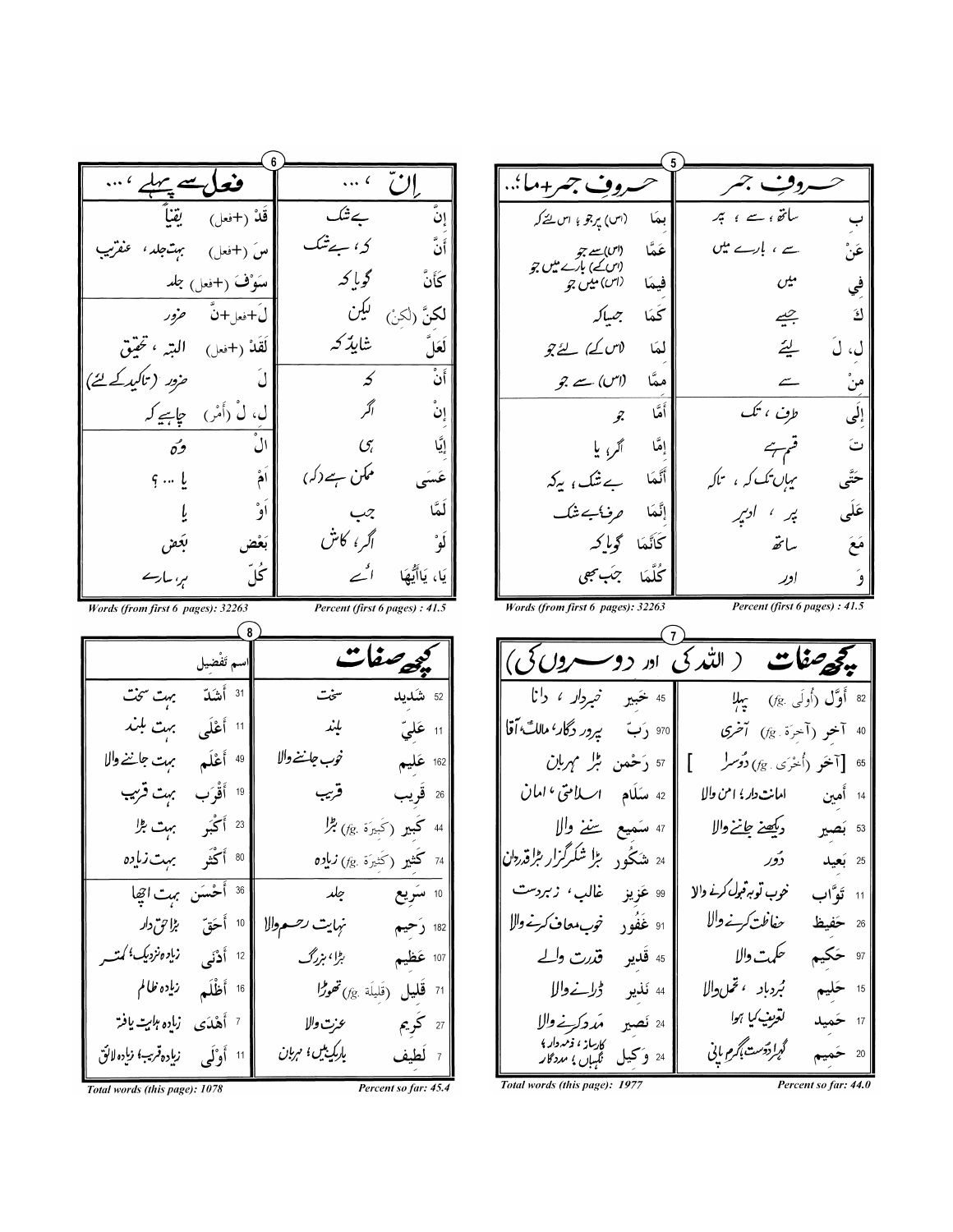Total words (this page): 1064

Percent so far: 54.9

Total words (this page): 1557

Percent so far: 53.5